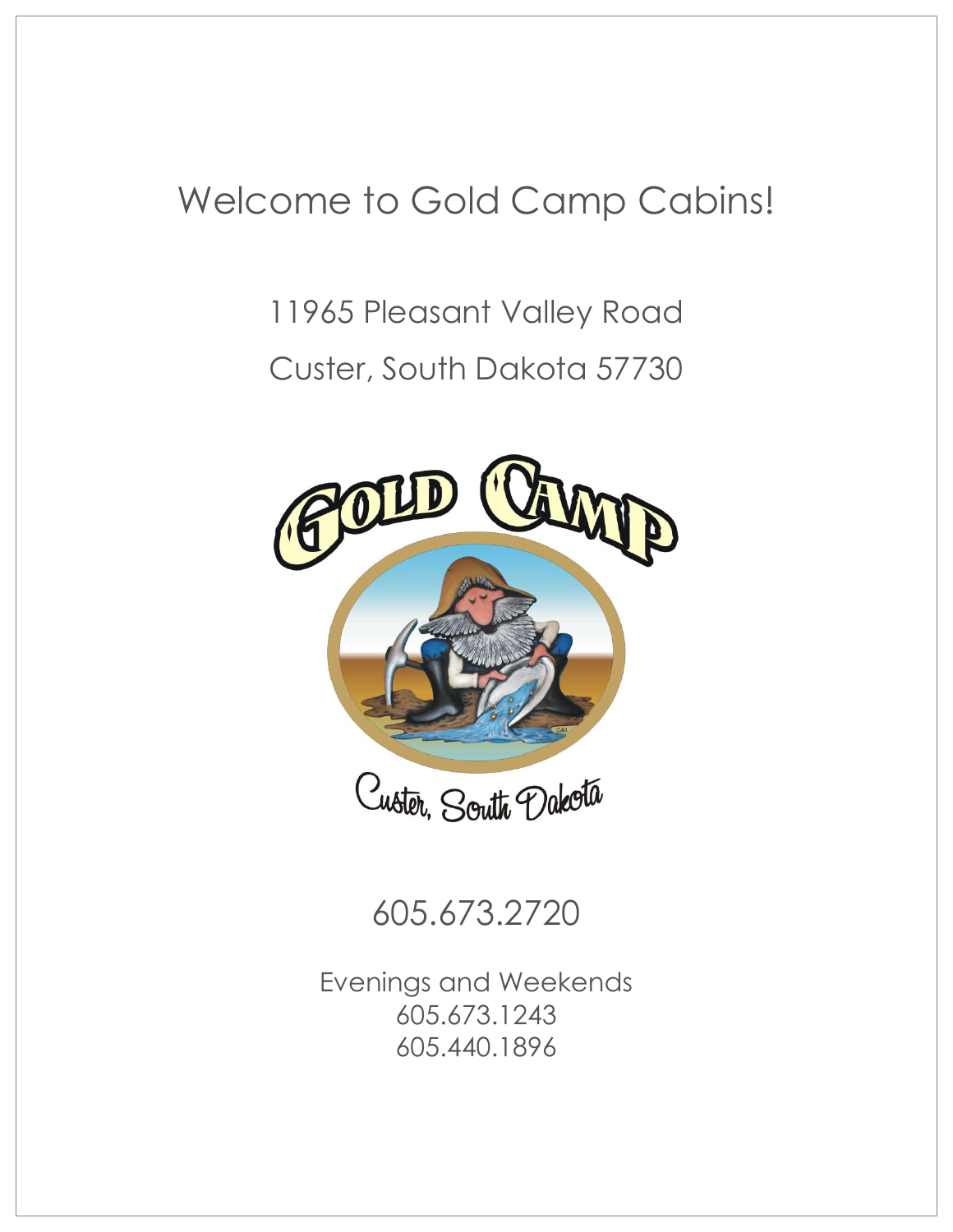# **WELCOME**

### **Welcome to the Black Hills of South Dakota**

This welcome book is intended to help you get acquainted with the area and our cabins. We've downloaded our area knowledge for you to enjoy; favorite restaurants, golf courses, trails, and more. Along with our area guide you'll also find everything you need to know about our cabin from air conditioning to the fishing pond.

### **Our philosophy**

You want to have a wonderful holiday and we want that for you, too. We believe that when you are here this is your home for however long you are staying and hope that you will be relaxed, comfortable and happy.

**Welcome to our paradise!**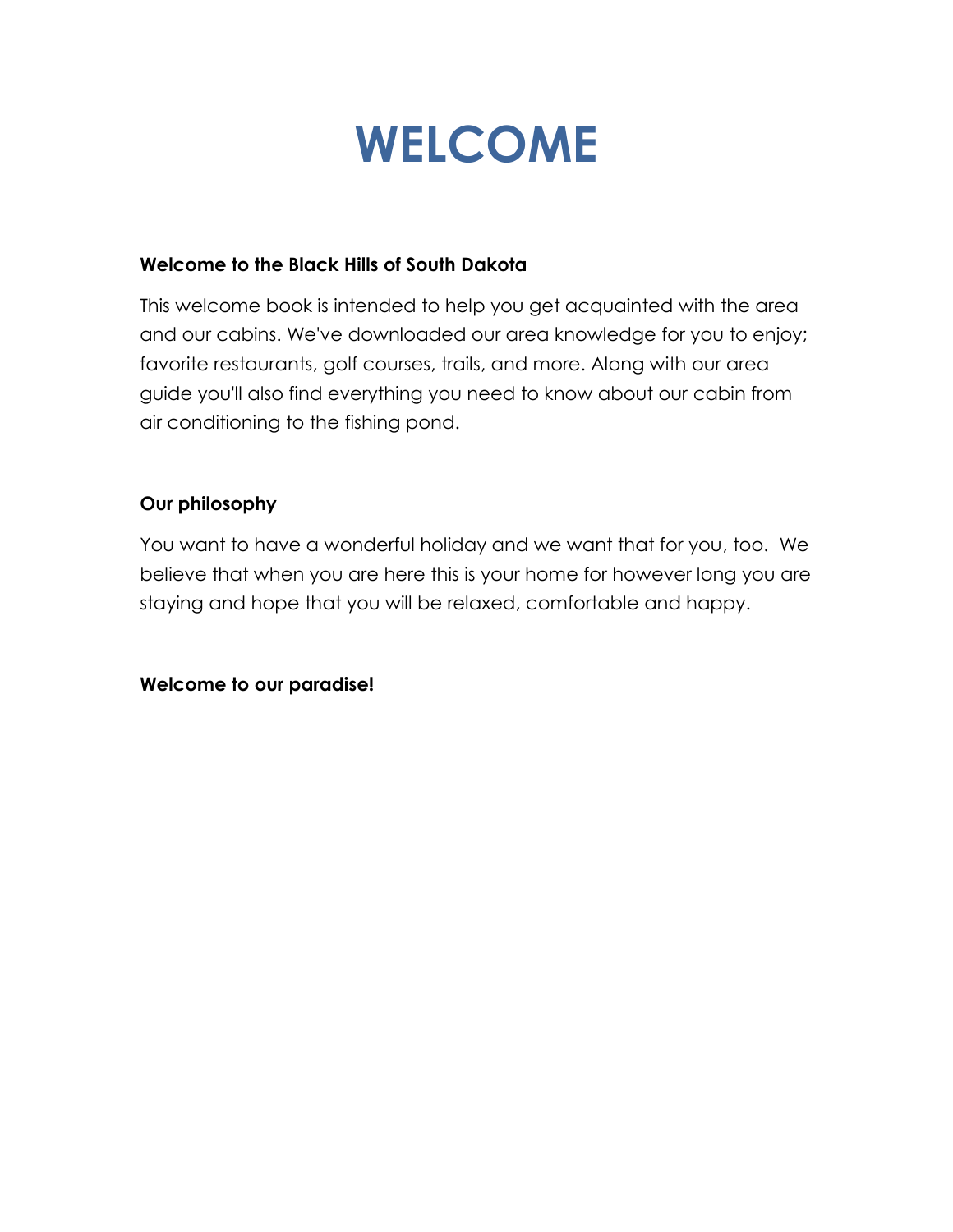### **ARRIVAL & DEPARTURE INFORMATION** ARRIVAL INFORMATION

### **INSTRUCTIONS**

Keys to your cabin will be in the assigned cabin door.

### **CHECK-IN TIME**

Check-in time is 4pm. We can sometimes arrange an early check-in so please contact us if you will arrive early and we'll do our best! We suggest you refer to the section on what to do if you arrive early - there is plenty to keep you entertained!

### **DRIVING DIRECTIONS**

If you are arriving via car and have a GPS / SatNav system in the car, please use 11965 Pleasant Valley Road, Custer SD 57730.

### **If you do not have a GPS device, you can find us easily.**

- Gold Camp Cabins are located 4 miles west of Custer on US Highway 16. Turning south on Pleasant Valley Rd, it is ¼ mile to the entrance for Gold Camp Cabins on the east side of the road. The Four Mile Old West Town tourist attraction is near the corner of Pleasant Valley Road.
- From Rapid City via Hill City: Take Highway 16 into Custer, turn right (west) at the stop light on US-16 W/Custer St/Mt Rushmore Rd, continuing 4.6 miles west on Highway 16.
- From the south via Edgemont, Hot Springs, Pringle: Take Highway 385 north into Custer. Turn left (west) on Highway 16, continuing 4.1 miles west.
- From Wyoming via Newcastle: Traveling east on Highway 16, Pleasant Valley Rd is 7.9 miles east of Jewel Cave National Monument.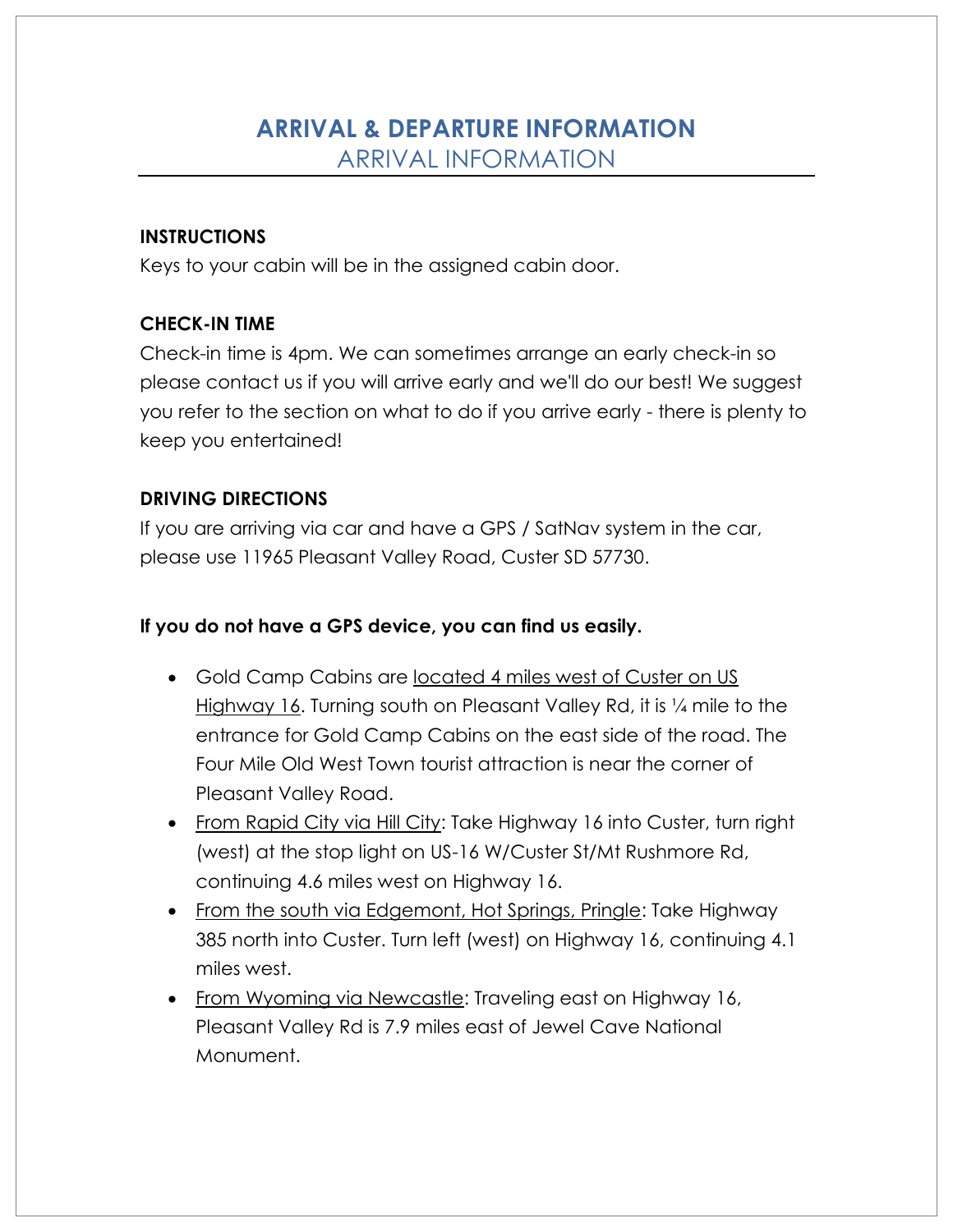### **GETTING HERE WITHOUT A CAR**

We understand that some of you will be traveling without a car. In this case, it may be difficult to get to and from our destination. It is highly recommended that you plan to have your own transportation. Rental cars are available at Rapid City Regional Airport. Road bikers, our cabins are located near Hwy 16. Motorcyclists, there is about .5 miles of gravel to approach our site from the highway.

### **PARKING**

Parking is available at the cabin door for 2 vehicles. Additional parking is available on the property.

### **WIFI / INTERNET DETAILS**

While there is no internet available at our cabins, there are some options in town.

The Custer County Library provides free Wi-Fi and offers guest passes for purchase to rent books/DVDs/music, and more. They are located at 447 Crook Street, Suite #4, Custer, South Dakota 57730. Phone: (605) 673-4803 Website: [http://www.custercountylibrary.org](http://www.custercountylibrary.org/)

Some businesses provide free Wi-Fi to customers. The Custer Wolf, The Buglin' Bull, and the Custer Beacon are among these.

We are located in a remote area of the Black Hills National Forest that is a pocket of little or no cell service. Cell service is available for most carriers as you approach Custer City. Phones are available in each cabin for local use.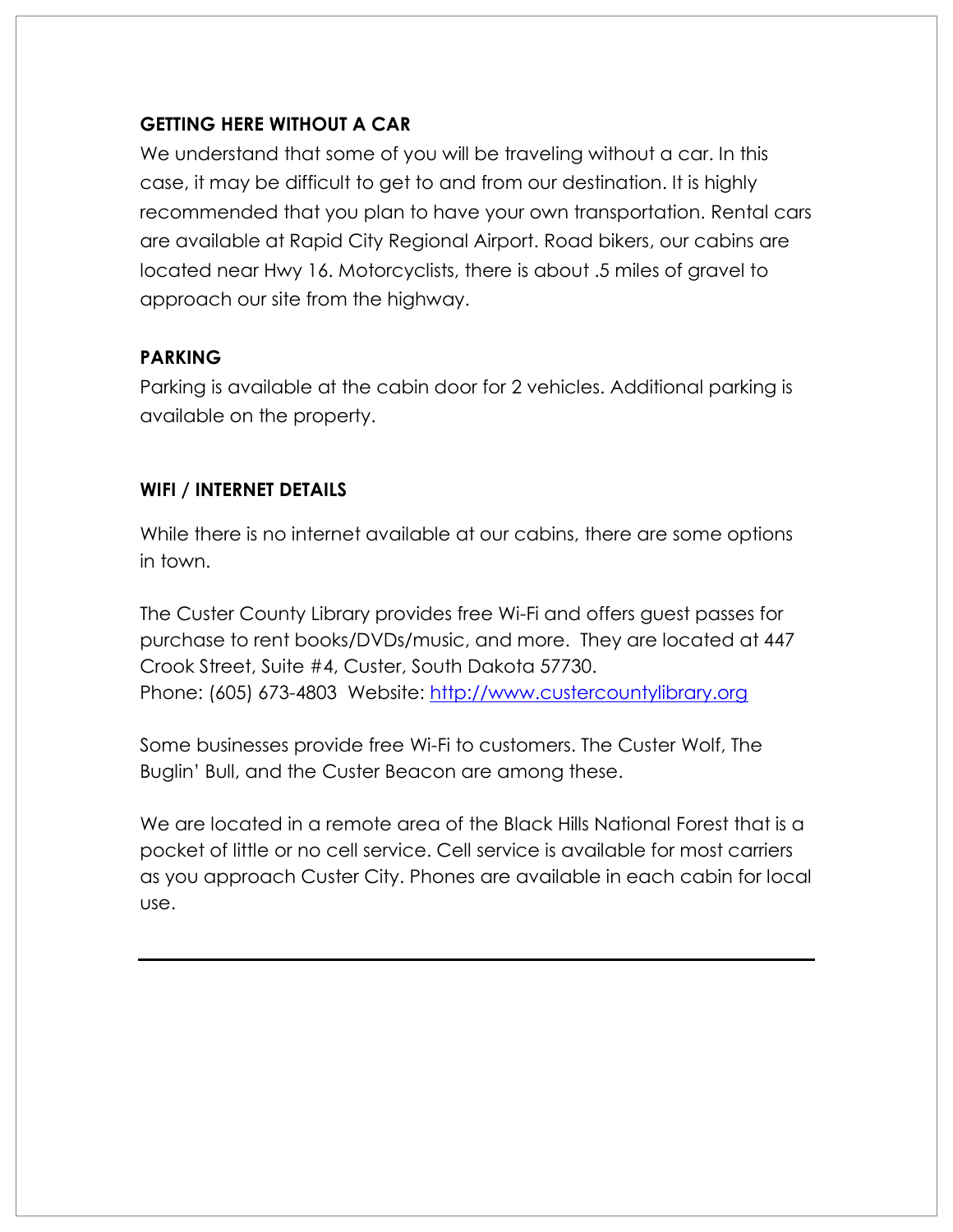### DEPARTURE INFORMATION

### **CHECK-OUT PROCESS**

When you leave, please ensure the following simple tasks are done:

- Turn off air-conditioning and/or heating units

(Winter guests, please leave the heaters on low)

- Leave the keys in the cabin
- Lock the door

*We hope you had a wonderful holiday and wish you safe travels back home. We'd love to see you again!* 

### **CHECK-OUT TIME**

Check-out time is 11am.

Should you require a later check-out we will do our best to accommodate the request. Please to let us know as soon as possible.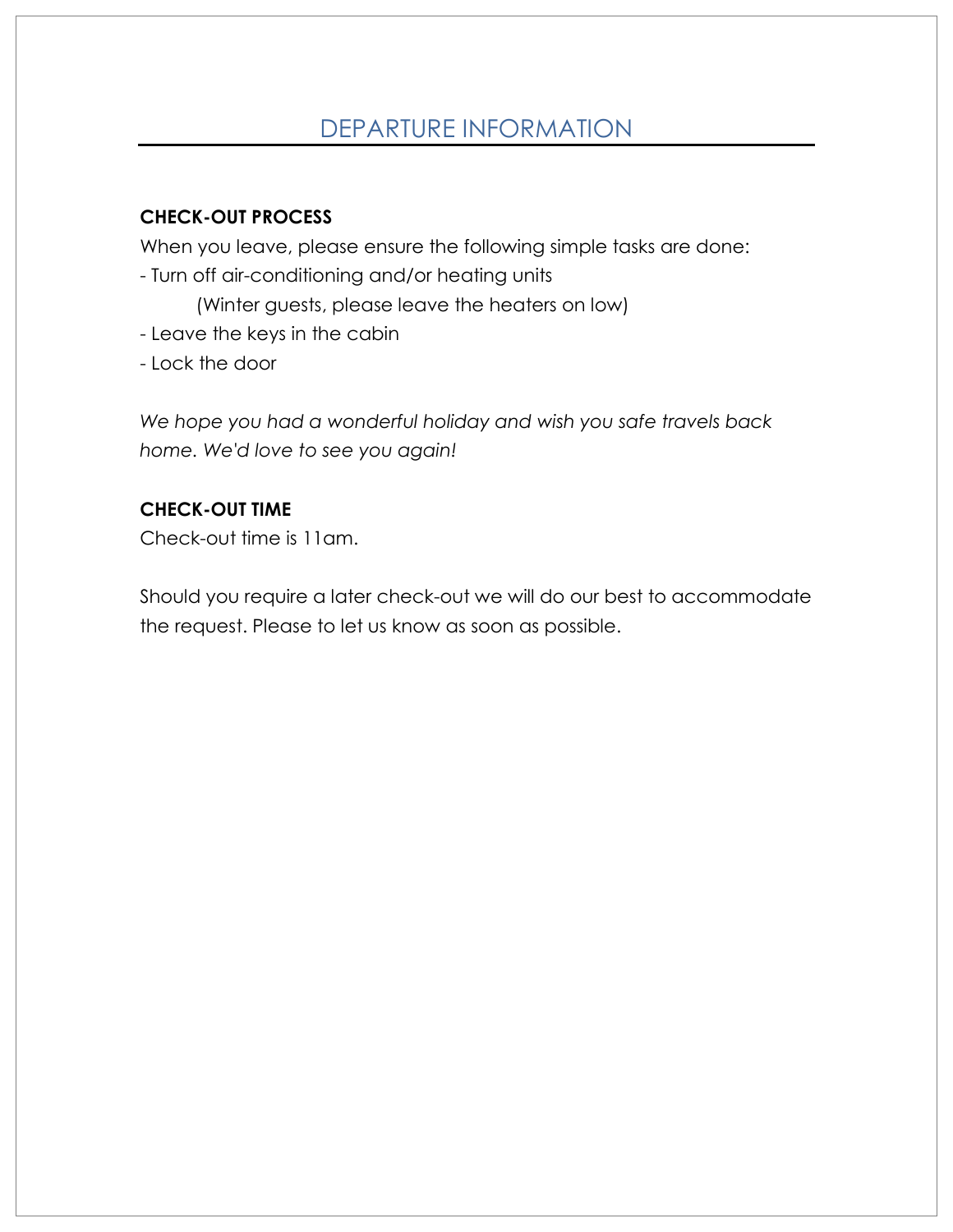### GETTING YOURSELF ORIENTED

### **OVERVIEW OF THE AREA**

We are only 5 miles from Downtown Custer City. Custer State Park is just 4 miles past that. Most businesses in town are located along Mt Rushmore Road, also known as Hwy 16, which is the road you take into town from Gold Camp Cabins.

### **SUGGESTIONS IF YOU ARRIVE EARLY**

Many guests will arrive before the designated check-in time. The good news is that there is plenty to do! We suggest that guests visit the grocery store and do a small shop, or stock up on summer gear in downtown Custer. That will give you more time to relax once you've checked in! If you are coming through Rapid City you will find that the grocery options there are usually a better price and have a more complete selection. You will want to grab charcoal, lighter fluid, and matches if you plan to use our grills. We provide coffee, mugs, and glasses, but you may want to bring plates and utensils.

There are also a few good restaurants for lunch so relax and enjoy some of the local food! The Custer City Visitor Center located at 615 Washington St, Custer, SD 57730 has a wealth of information and maps.

<http://www.visitcuster.com/>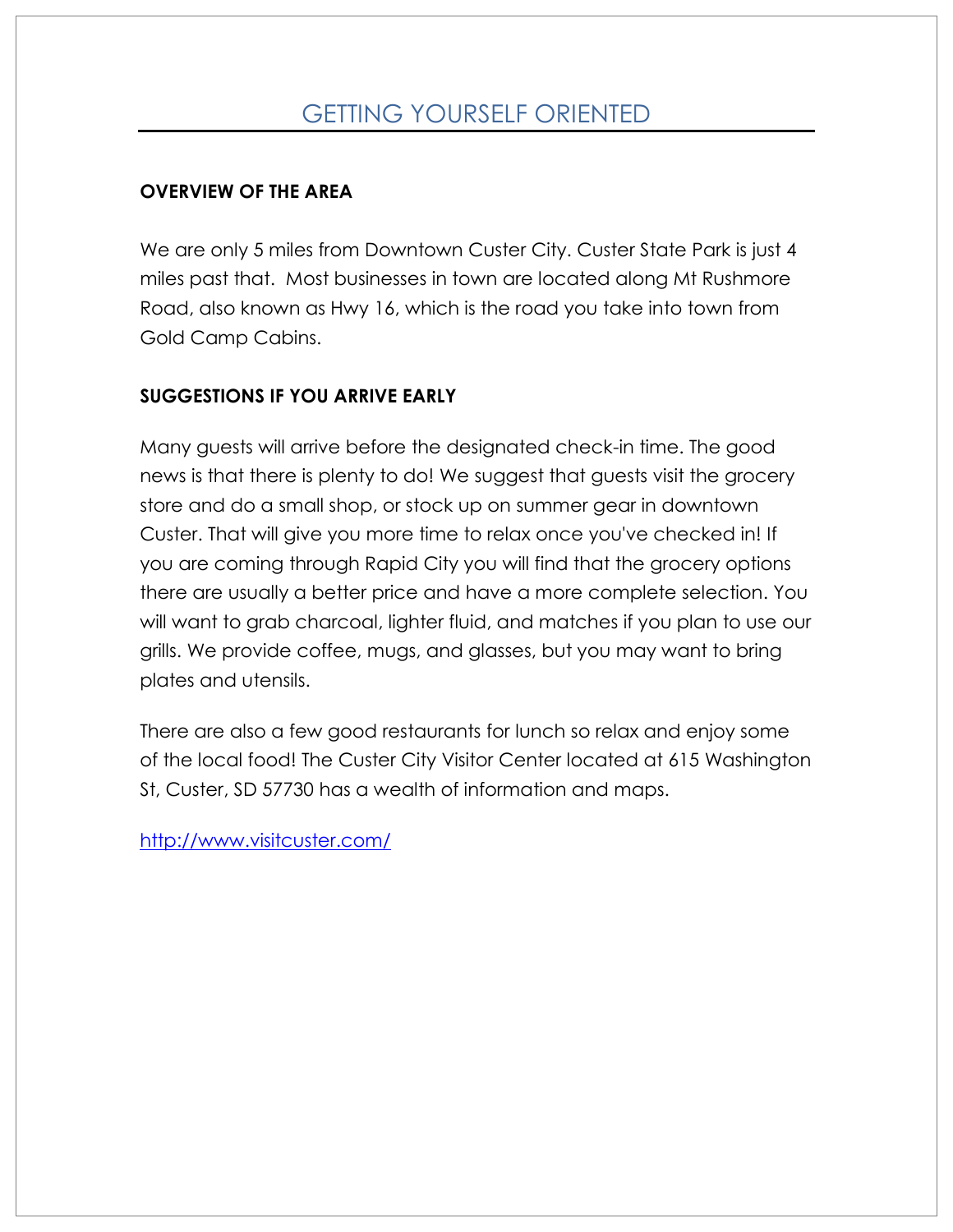### **ABOUT THE ACCOMMODATION**

#### **AIR CONDITIONING**

Our camp has the benefit of air conditioning. You will find a window unit in your cabin. Please ensure that all windows and outside doors are closed while the AC is running to ensure it operates to maximum efficiency. We recommend a setting of [72F / 22C] which we find keeps the place sufficiently cool.

#### **HEATING**

There are heaters available in each unit. You will find a panel near the base of the wall. We recommend a low to medium setting.

#### **KITCHEN EQUIPMENT**

There is an apartment-sized refrigerator in each cabin, along with a microwave. Coffee makers with 10-cup coffee pots and coffee supplies are also provided.

#### **GRILL / BBQ**

Charcoal grills are provided for each cabin. We do not supply the charcoal or lighter fluid. Always use caution.

#### **CLEANING**

You will find the cabin clean on arrival. All bed linens have been freshly washed, including blankets, bedspreads, and shams. High traffic areas such as light switches and remotes have also been disinfected. We follow strict cleaning standards to help keep our staff and guests safe. While there is no daily housekeeping service, please call us for drop-off service requests.

#### **PROVIDED SUPPLIES**

- Coffee & coffee supplies Microwave Refrigerator Bar Sink, washcloth and towel Coffee mugs and drinking glasses Conditioning Shampoo, Soap
- Bed Linens Television Remote Phone Hair Dryer Bath Towels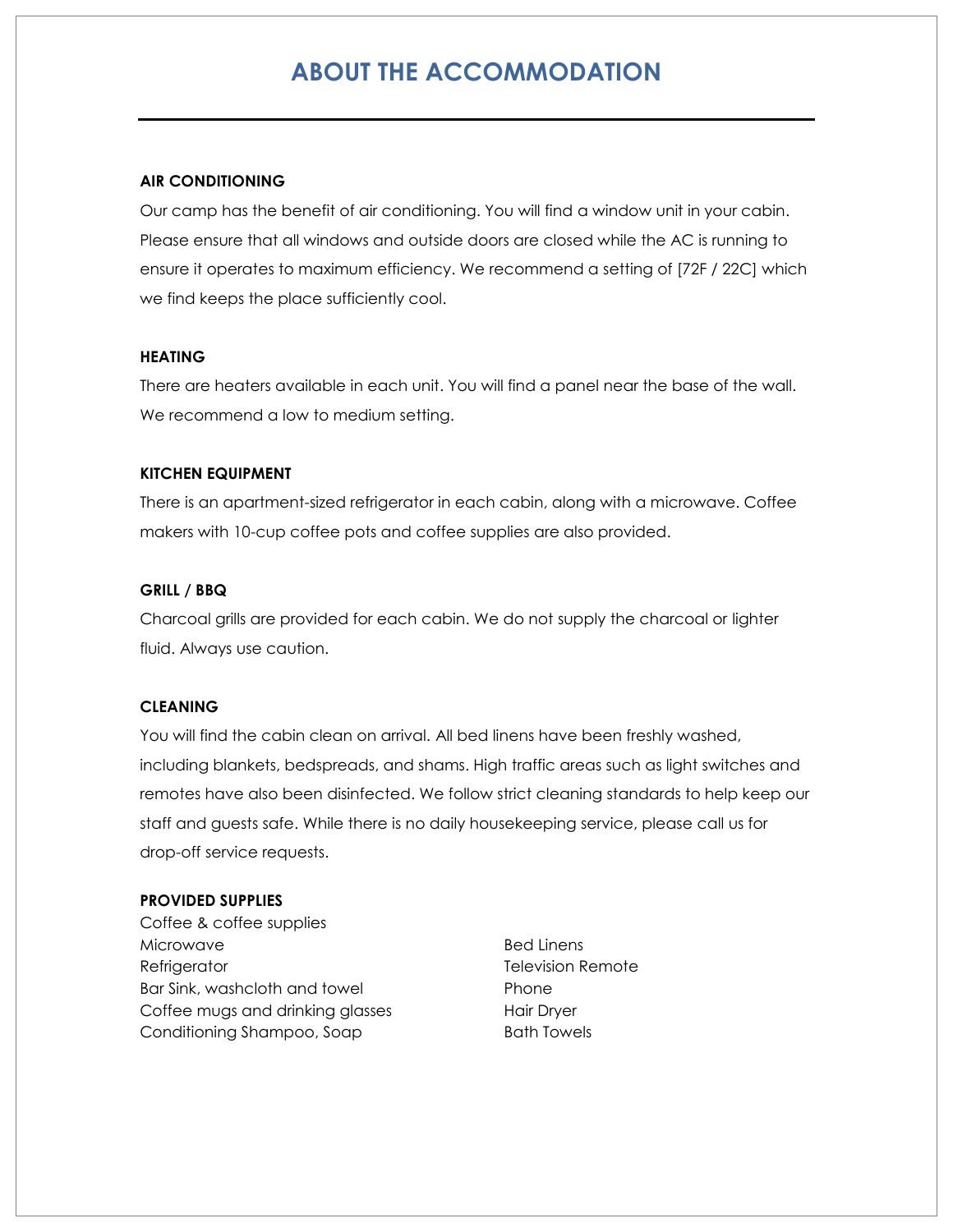### ENJOYING YOUR TIME INSIDE

### **BREAKAGES**

We understand that sometimes accidents happen! Should you break anything please let us know immediately. Thank you!

### **TELEVISION**

Each cabin has at least one TV in it. Remotes are in the unit and near the TV. Please refer to the print-out for the TV Guide. Please note there are some regional differences from the generic guide.

### ENJOYING YOUR TIME OUTSIDE

### **FISHING POND**

Fishing is catch and release only. No barbed hooks, please.

### **CHAIRS / TABLES**

There is some patio furniture and picnic tables available near the outdoor BBQ stands.

### **FIRE PITS**

There is a fire pit for each cabin. We supply logs near the fire pits. Please take extra care while using. It is especially important that the fire is completely out before you leave the fire pit site.

### **VOLLEYBALL NET**

A volleyball and net are located near Cabin 1. Please leave the volleyball by the posts after use.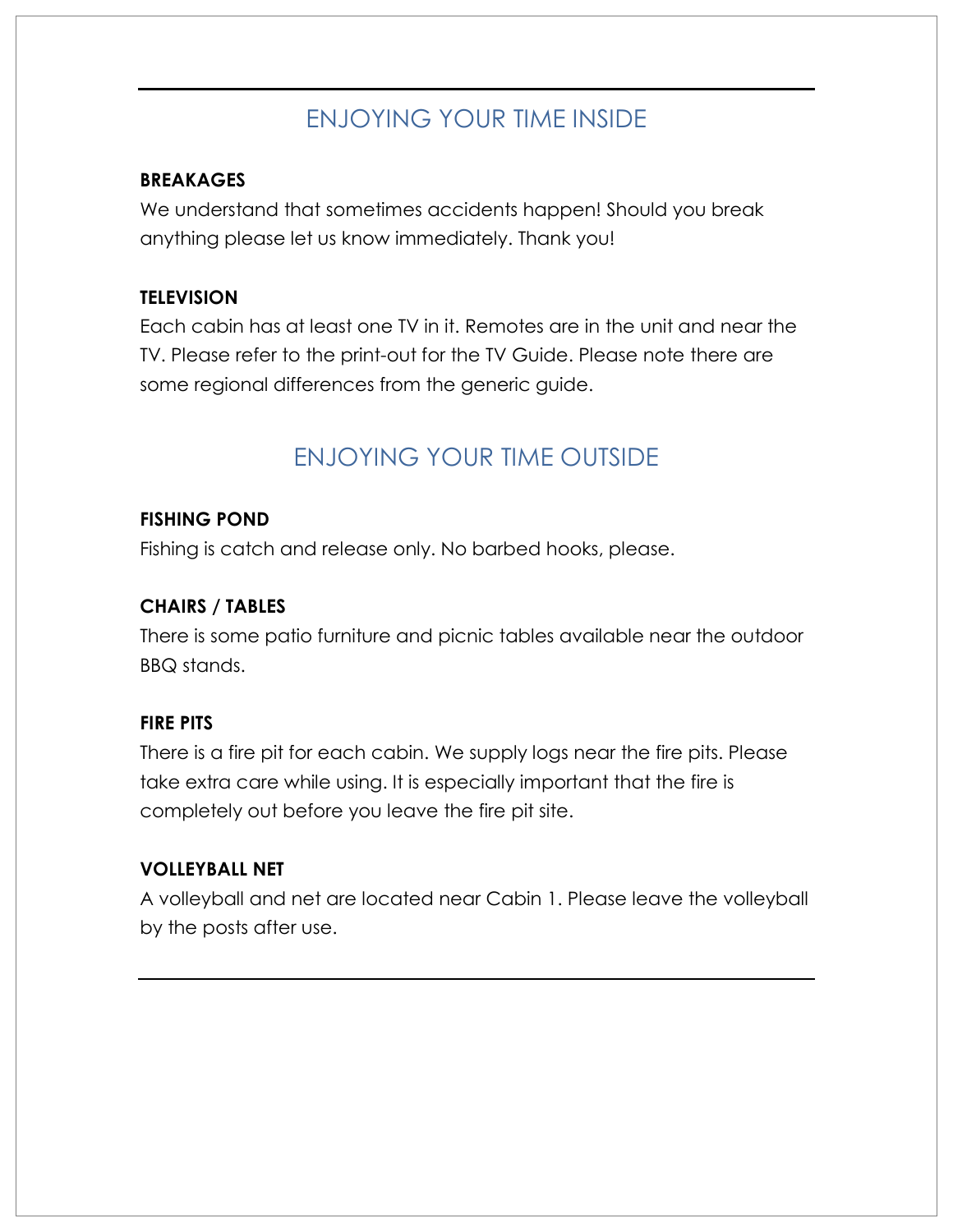### OTHER USEFUL INFORMATION

### **BED LINEN / TOWELS**

Linens and towels are placed in the room based on the number of guests the cabin fits. Please reuse towels if possible. Dropoff services for linens are available by request only. Please call 605.673.2720.

### **GARBAGE DISPOSAL & RECYCLING**

Should your garbage fill before we can empty it, there is a garbage bin on the north side of the cabin driveway. While we do not provide recycling, for those that are able, the Rapid City Landfill takes some plastics and aluminium.

### **BATHROOM**

A plunger is located beneath each bathroom sink. Extra toilet paper is provided as well.

### **RENTAL RULES**

#### **PETS**

Dogs are welcome with approval. There is a non-refundable fee of \$15 per pet per night. Dogs MUST be under control at all times and be picked up after.

### **QUIET TIMES**

While there is no set quiet time, please be respectful of other guests.

### **SMOKING POLICY**

No smoking is allowed in the cabins. If you smoke outside, please stay near the gravel or paved pathways and away from other cabins. Smoker stations are provided on the property.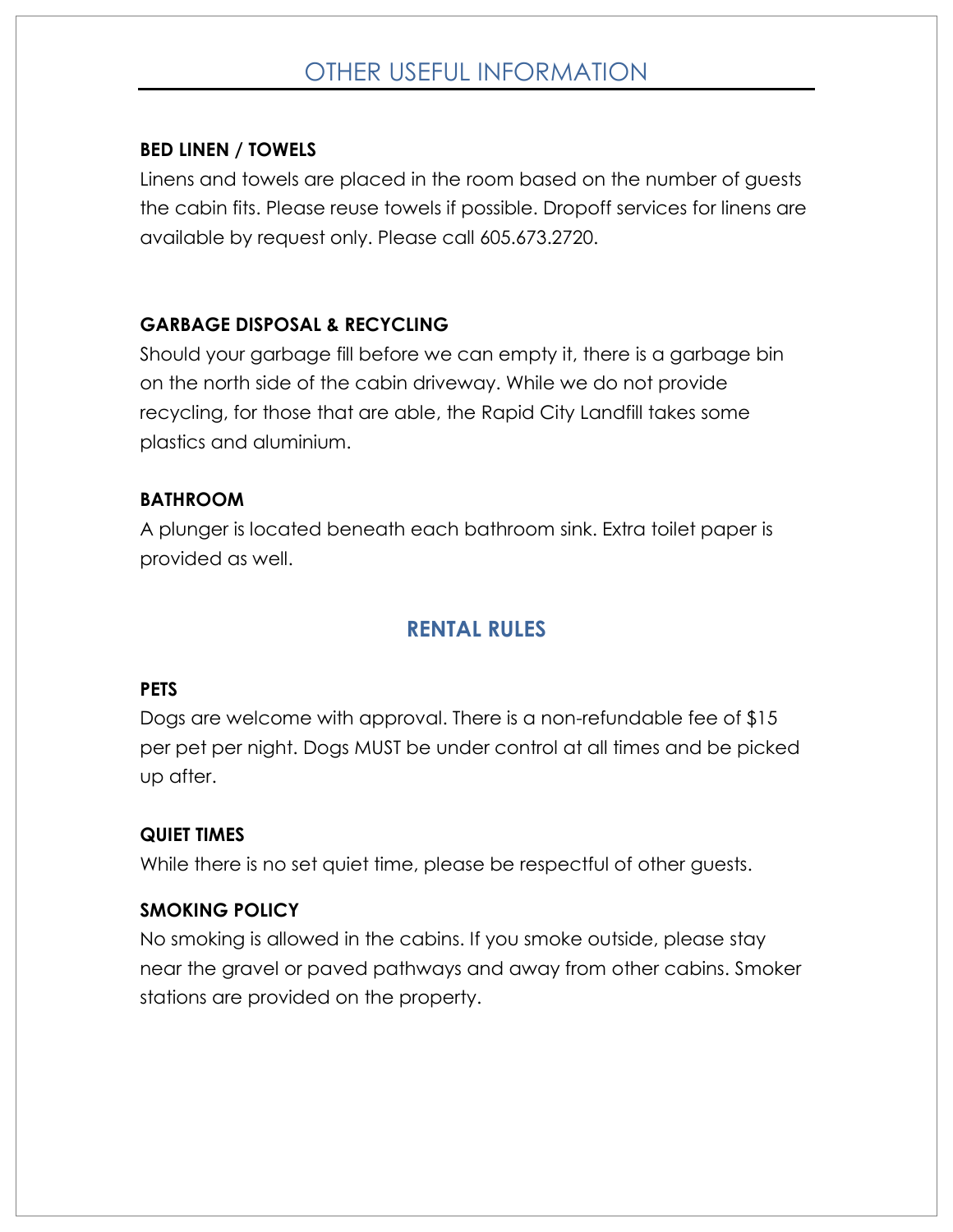### PRACTICAL AREA INFORMATION

### **STAYING SAFE ADVICE**

Deer can often be found in our valley; dog owners please keep dogs controlled or on a leash at all times. Mountain lions are prevalent in the area, but are rarely seen. If there are cattle in the pen next to the cabins please do not provoke or pet them. If you venture to Custer State Park, please remember that bison are dangerous. Do not approach.

### **WEATHER INFORMATION**

Please visit [\[https://weather.com/weather/tenday/l/57730:4:US\]](https://weather.com/weather/tenday/l/57730:4:US) for a 10 day weather forecast from The Weather Channel website. While mild in temperature, the Black Hills are known for quick-changing weather. Please remember to grab layers and sunscreen before heading out on your adventure.

| <b>MONTH</b> | HI/LOW                       | <b>RAIN</b> |
|--------------|------------------------------|-------------|
| April        | $54^{\circ}$ / $30^{\circ}$  | 7 days      |
| May          | $63^{\circ}$ / 39 $^{\circ}$ | 9 days      |
| June         | 74° / 48°                    | 10 days     |
| July         | $81^{\circ}$ / 54 $^{\circ}$ | 8 days      |
| August       | 80° / 52°                    | 6 days      |
| September    | $72^{\circ}$ / $43^{\circ}$  | 4 days      |
| October      | 58° / 33°                    | 4 days      |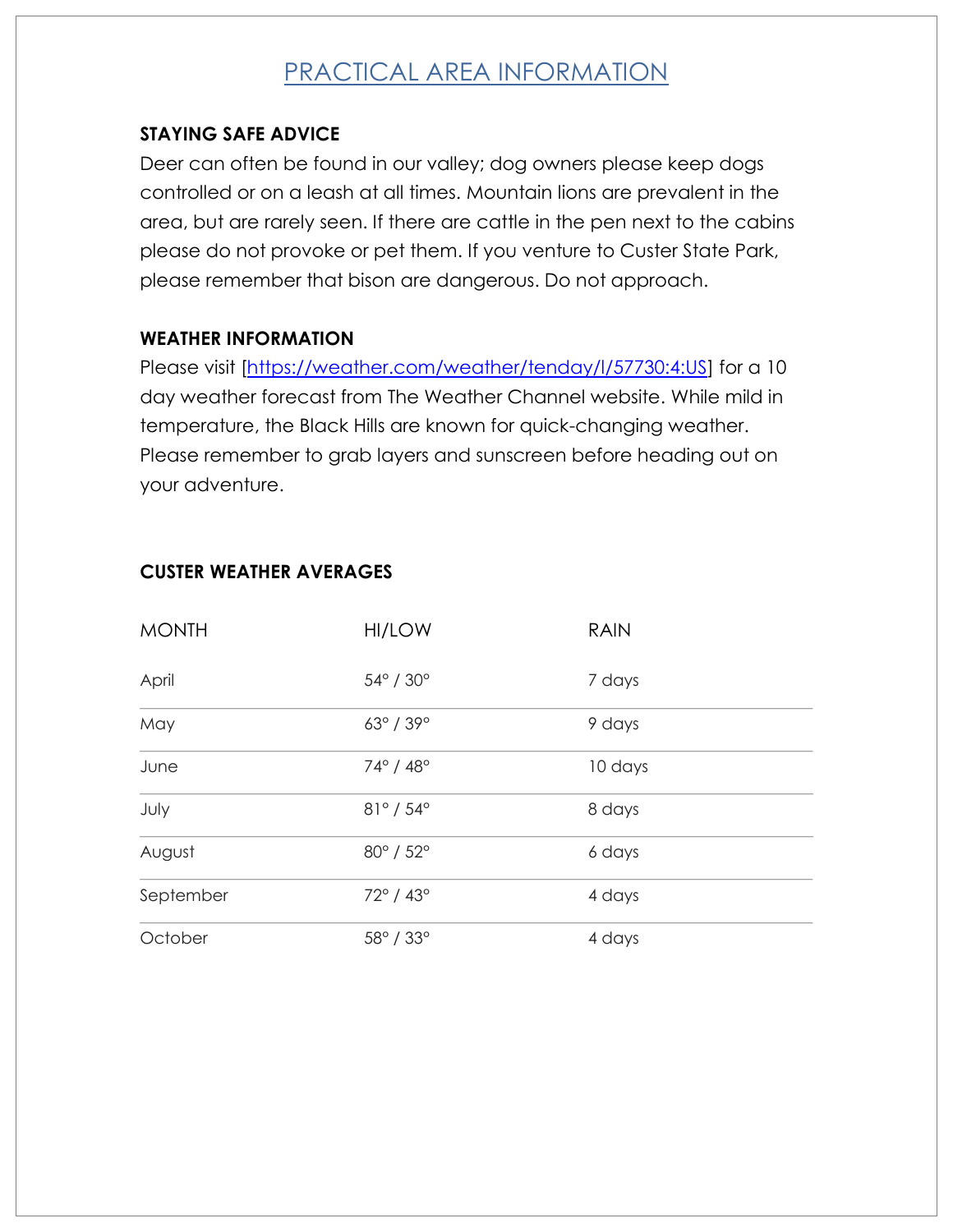### LOCAL TRANSPORT & ACTIVITIES

**BLACK HILLS TOUR COMPANY –** Buses and vans available for local tours. <http://www.blackhillstourcompany.com/>[\(605\) 515-3237](https://www.google.com/search?q=black+hills+tour+company&oq=BLACK+HILLS+TOUR+&aqs=chrome.1.69i57j35i39j69i60j0l3.3920j0j8&sourceid=chrome&ie=UTF-8)

**DAVE'S WORLD TOURS –** Offering private Black Hills tours. <http://www.blackhillsvantours.com/> (605) 673-1130

**BLACK HILLS BALLOONS –** Fly over the Custer area in a hot air balloon! <http://www.blackhillsballoons.com/> [\(605\) 673-2520](https://www.google.com/search?ei=FL-nXJ2HFonUjwSDrqC4CQ&q=black+hills+balloons&oq=BLACK+HILLS+BAL&gs_l=psy-ab.1.0.35i39j0l2j38l2j0i22i30l5.37457.39703..41043...0.0..0.91.1138.15......0....1..gws-wiz.......0i71j0i67j0i131j0i20i263j0i131i67.clow9ICDM_0)

**SYLVAN ROCKS CLIMBING SCHOOL AND GUIDE SERVICE –** Test your mettle and see the spires with the local rock climbing guides. [\(605\) 484-7585](https://www.google.com/search?ei=Pr-nXKWMD6LXjwSujriYCQ&q=sylvan+rocks&oq=sylvan+roccks&gs_l=psy-ab.1.0.35i304i39j0i8i13i30l9.26225.27702..29934...0.0..0.106.1036.12j1......0....1..gws-wiz.......0i71j35i39j0i67j0j0i131j0i20i263j0i13j0i13i30j0i13i5i30.7zjDYKUp_GA) [http://sylvanrocks.com](http://sylvanrocks.com/)

**CUSTER STATE PARK –** See the famous state park. Home to the Wildlife Loop and Needles Highway. <https://gfp.sd.gov/parks/detail/custer-state-park/>

**MICKELSON TRAIL –** 108.8 miles of repurposed railroad lines stretching from Edgemont to Deadwood. Bikes, horses, and runners welcome. <https://gfp.sd.gov/parks/detail/george-s--mickelson-trail/>

**PLEASANT VALLEY GOAT FARM –** Take the family on a local goat farm tour. <https://www.pleasantvalleyfarm.biz/> (605) 673-2986

**BLACK HILLS NATIONAL FOREST –** The beautiful expanse of land surrounding Custer in western South Dakota. <https://www.fs.usda.gov/blackhills>

**NATIONAL PARKS SYSTEM –** We are close to Jewel Cave National Monument, Wind Cave National Park, Mount Rushmore National Memorial, Badlands National Park, and Minuteman Missile National Historic Site. <https://www.nps.gov/state/sd/index.htm>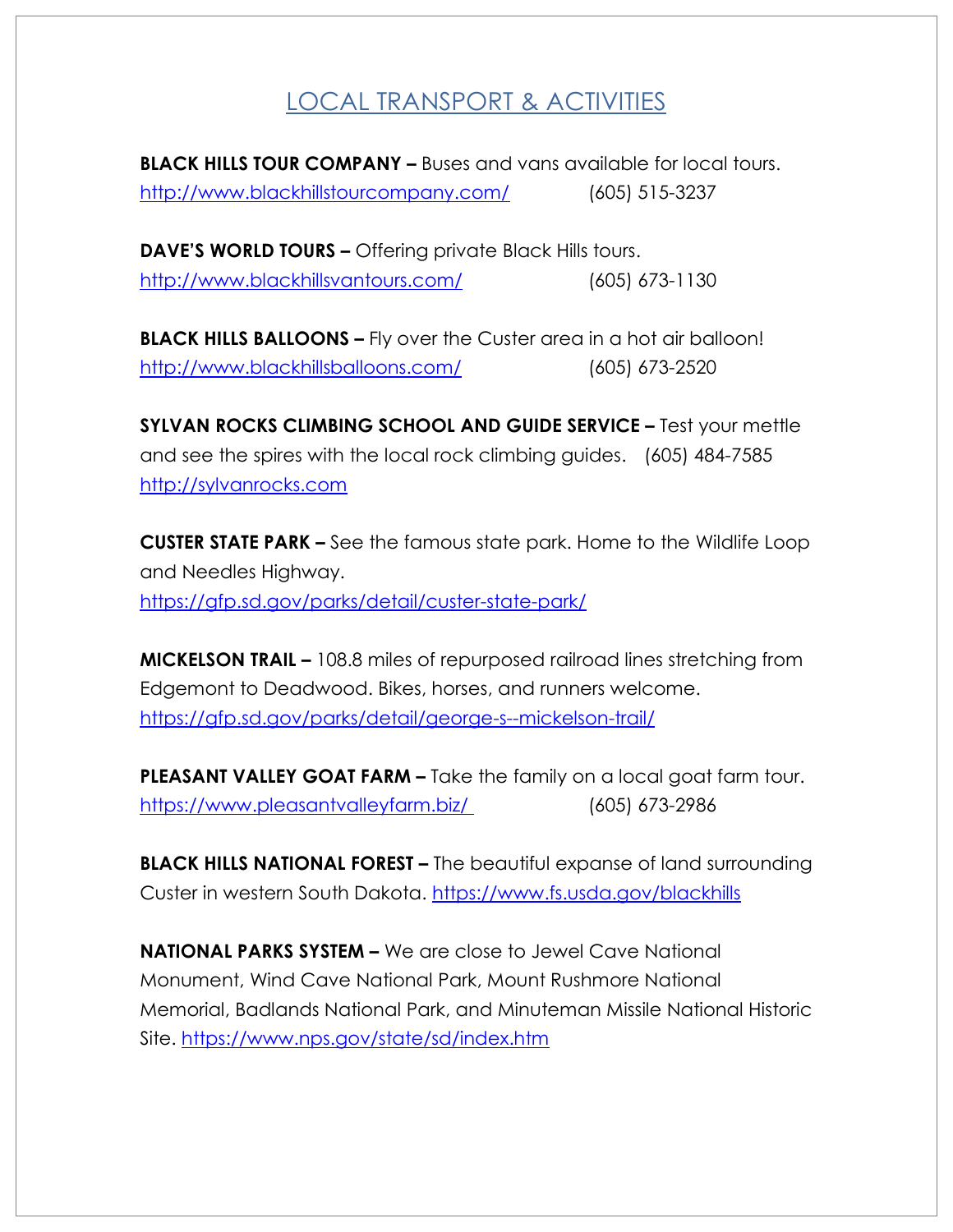**CUSTER FARMERS MARKET -** Custer Farmers' Market, located at Way Park on Mt. Rushmore Rd in Custer, SD. Every Saturday June - October, 8 am - 12:30 pm. [http://www.visitcuster.com/Custer-Farmers'-Market](http://www.visitcuster.com/Custer-Farmers)

**RENTALS –** Get the most out of our public spaces with UTV, ATV, bike or kayak rentals.

South Dakota Outdoor Shop (605) 673-2240 <https://www.southdakotaoutdoorshop.com/>

Custer Adventure Rentals (605) 673-4540 <http://www.adventurerentalssd.com/>

### **GOLF COURSES –**

Rocky Knolls Golf Course, 12181 US-16, Custer, SD 57730 [\(605\) 673-4481](https://www.google.com/search?q=rocky+knolls+golf+course&oq=rockyknolls+gold&aqs=chrome.1.69i57j0l3.5714j0j8&sourceid=chrome&ie=UTF-8) Our local 9-hole course offers twilight specials and has a full bar.

Southern Hills Golf Course, 1130 Club House Rd, Hot Springs, SD 57747 (605) 745-6400 This beautiful 18-hole course is just 50 minutes away.

### Shopping in Downtown Custer – Mt. Rushmore Rd

A Walk in the Woods South Dakota Outdoor Shop Karma High Mountain Outfitters Wild Spruce Market Art Expressions Gallery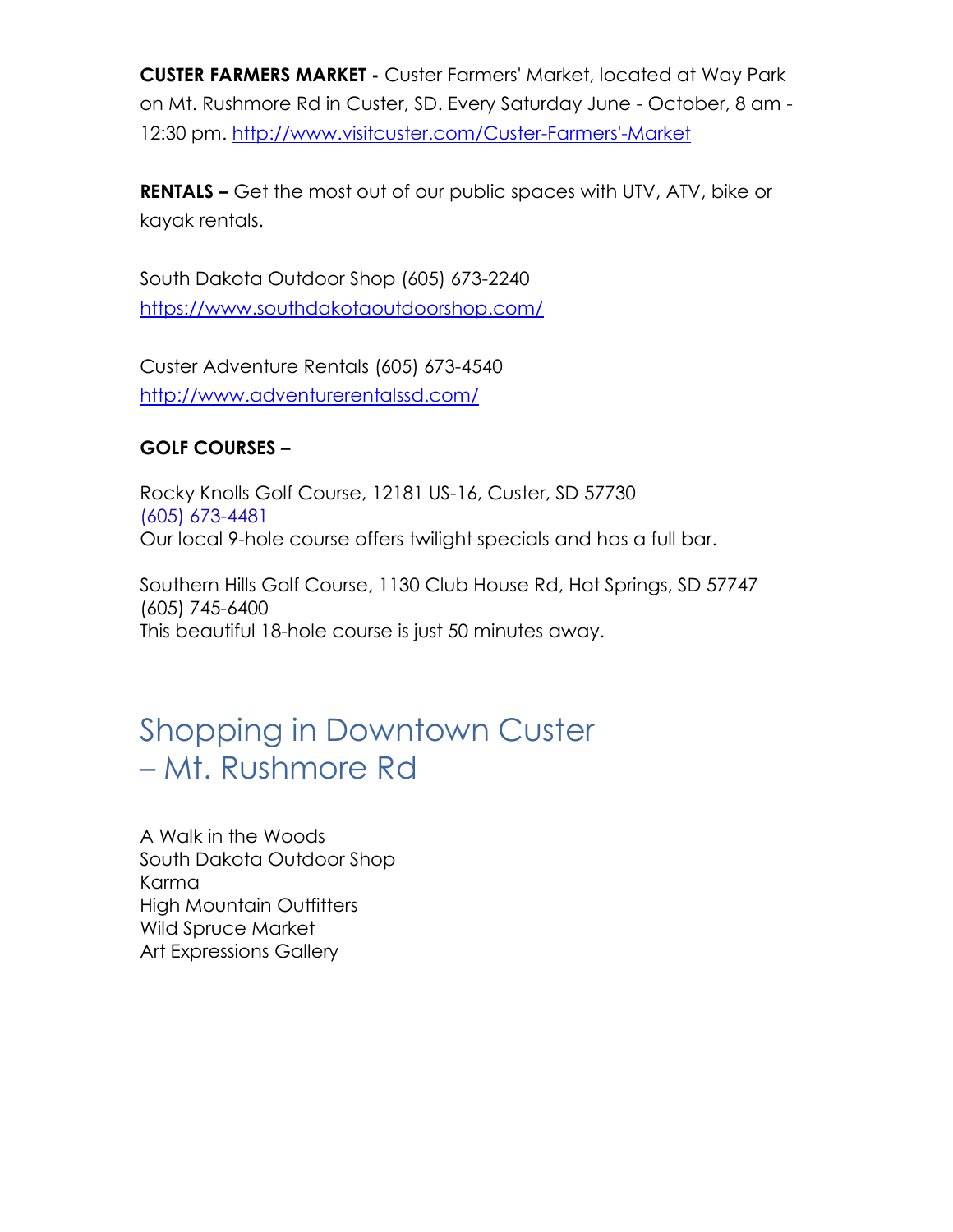### LOCAL EATS & TREATS

The Custer Wolf – 605.673.9653 506 Mt Rushmore Rd, Custer [www.custerwolf.com](http://www.custerwolf.com/)

Black Hills Burger & Bun Co. – 605.673.3411 441 Mt Rushmore Rd, Custer [www.blackhillsburgerandbun.com](http://www.blackhillsburgerandbun.com/)

Skogen Kitchen – 605.673.2241 29 N 5<sup>th</sup> St, Custer [www.skogenkitchen.com](http://www.skogenkitchen.com/) Reservations required.

Custer Beacon – 605.673.3800 351 Washington St, Custer [https://custerbeacon.com](https://custerbeacon.com/)

Maria's – 605.440.2269 721 Mt. Rushmore Rd, Custer

Feel Good Café - 605.961.0201 855 N 5<sup>th</sup> St, Custer

The Buglin' Bull – 605.673.4477 511 Mt. Rushmore Rd, Custer [www.buglinbull.com](http://www.buglinbull.com/)

Sylvan Lake Lodge – 605.574.2561 24572 SD-87, Custer <https://custerresorts.com/lodges-and-cabins/sylvan-lake-lodge/dining/>

Pizza Mill – [605.673.3306](https://www.google.com/search?tbm=lcl&ei=P22eXOL5C4yJ-gTivLfwCg&q=pizza+mill&oq=pizza&gs_l=psy-ab.3.0.35i39k1j0i67k1j0j0i67k1l2j0l5.111303.111917.0.113738.5.5.0.0.0.0.130.471.0j4.4.0....0...1c.1.64.psy-ab..1.4.470...0i131k1.0.aaBf65sPL5c) 904 Mt Rushmore Rd, Custer <https://pizzamillcustersd.wixsite.com/pizzamill> *Delivery available to Gold Camp Cabins.*

Purple Pie Place - 605.673.4070 19 Mt Rushmore Rd, Custer [http://purplepieplace.com](http://purplepieplace.com/)

Horatio's Ice Cream – 605.673.4009 548 Mt Rushmore Rd, Custer <https://www.facebook.com/horatiosicecream>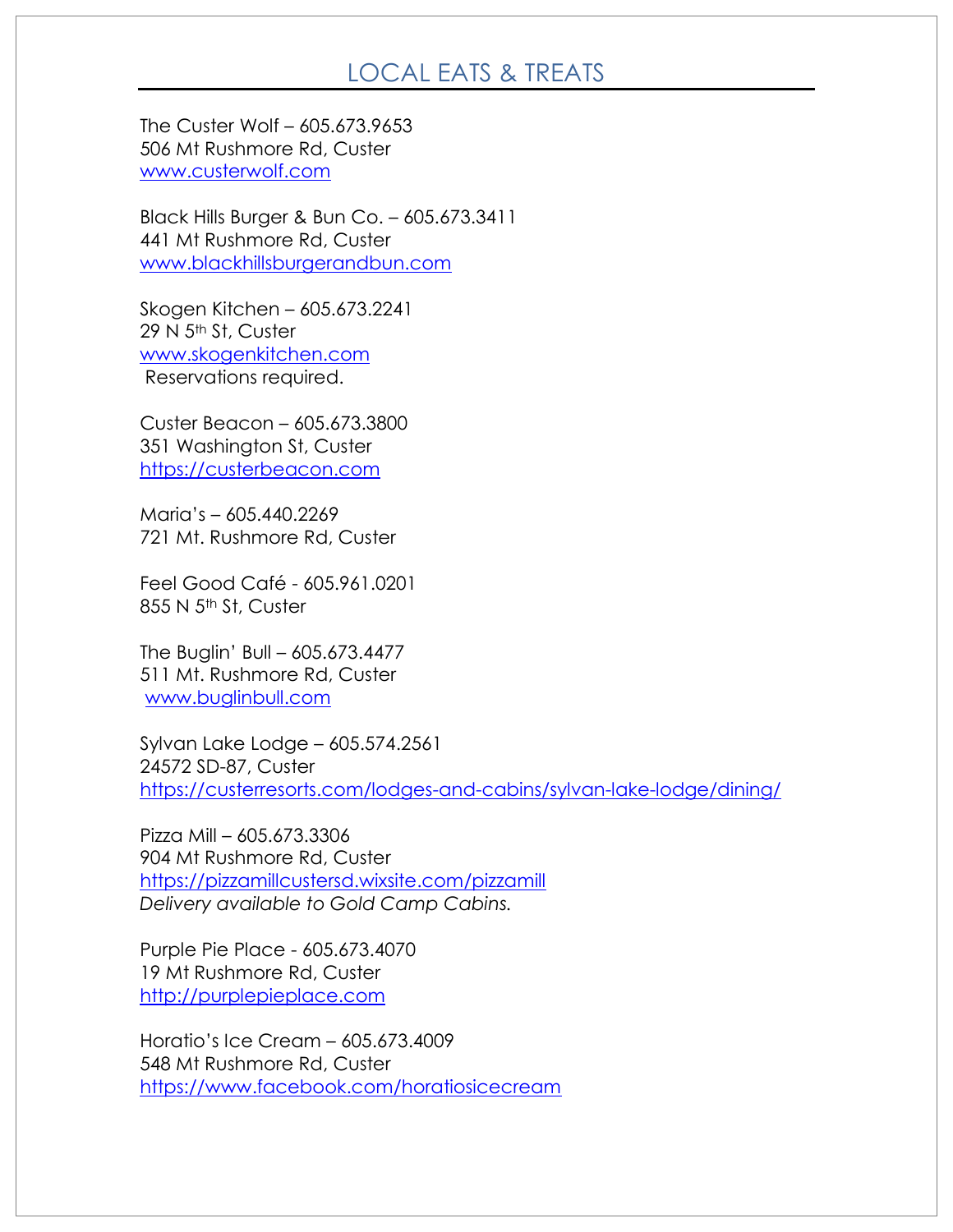### WHERE'S THE NEAREST?

### **AIRPORT**

Rapid City Regional Airport – RAP [\(605\) 393-9924](https://www.google.com/search?ei=PTudXPXDNZPojgSE0a64DA&q=rapid+city+airport&oq=rapid+city+air&gs_l=psy-ab.1.0.0j0i20i263j0l3j0i20i263j0l4.52463.54676..55948...0.0..0.79.894.14......0....1..gws-wiz.......0i71j35i39j0i67j0i131j0i131i67.XSWDIxPTKyU) 4550 Terminal Rd, Rapid City, SD 57703

### **BANK / ATM**

The nearest bank/ATM is Sentinel Federal Credit Union (605) 923-1405 18 Mt Rushmore Rd, Custer

#### **LAUNDROMAT**

The Lost Sock [\(605\) 673-2932](https://www.google.com/search?q=ltv+LAUNDRY+CUSTER+SD&oq=ltv+LAUNDRY+CUSTER+SD&aqs=chrome..69i57.5599j0j8&sourceid=chrome&ie=UTF-8) 242 Mt Rushmore Rd, Custer

#### **GAS / PETROL STATIONS**

The nearest gas station is Big D Oil Co. / Sinclair (605) 673-3335 133 W Mt Rushmore Rd, Custer

#### **GROCERY STORE**

Lynn's Dakotamart [\(605\) 673-4463](https://www.google.com/search?q=lynns+dakota+mart+custer+sd&oq=lynns+&aqs=chrome.2.69i57j0l5.3492j0j7&sourceid=chrome&ie=UTF-8) 800 Mt Rushmore Rd, Custer

Wild Spruce Market (605)673-2118 447 Mt Rushmore Rd, Custer

### **MEDICAL FACILITIES**

Monument Health Custer Hospital (605) 673-9400 1220 Montgomery St, Custer

### **PHARMACIES**

Carson Drug - [\(605\) 673-2225](https://www.google.com/search?hl=en&authuser=0&ei=ejudXLHTEouNr7wP2-KM2A8&q=carson+drug+custer&oq=carson+&gs_l=psy-ab.1.0.35i39j0i67j0j0i67l2j0l5.80204.81919..82960...1.0..0.99.632.8......0....1..gws-wiz.......0i71j0i131j0i20i263.zIene1C8wBY) 521 Mt Rushmore Rd, Custer

### **POLICE STATION**

Custer County Sheriff's Office [\(605\) 673-8146](https://www.google.com/search?ei=5DudXPH4I4nOjwSX8Jb4Bg&q=custer+co+sheriff&oq=custer+&gs_l=psy-ab.1.1.35i39l2j0l2j0i20i263j0j0i67j0l3.4336.5062..6970...0.0..0.79.469.7......0....1..gws-wiz.......0i71j0i131j0i131i67.zsTW909h2a4) 420 Mt Rushmore Rd, Custer